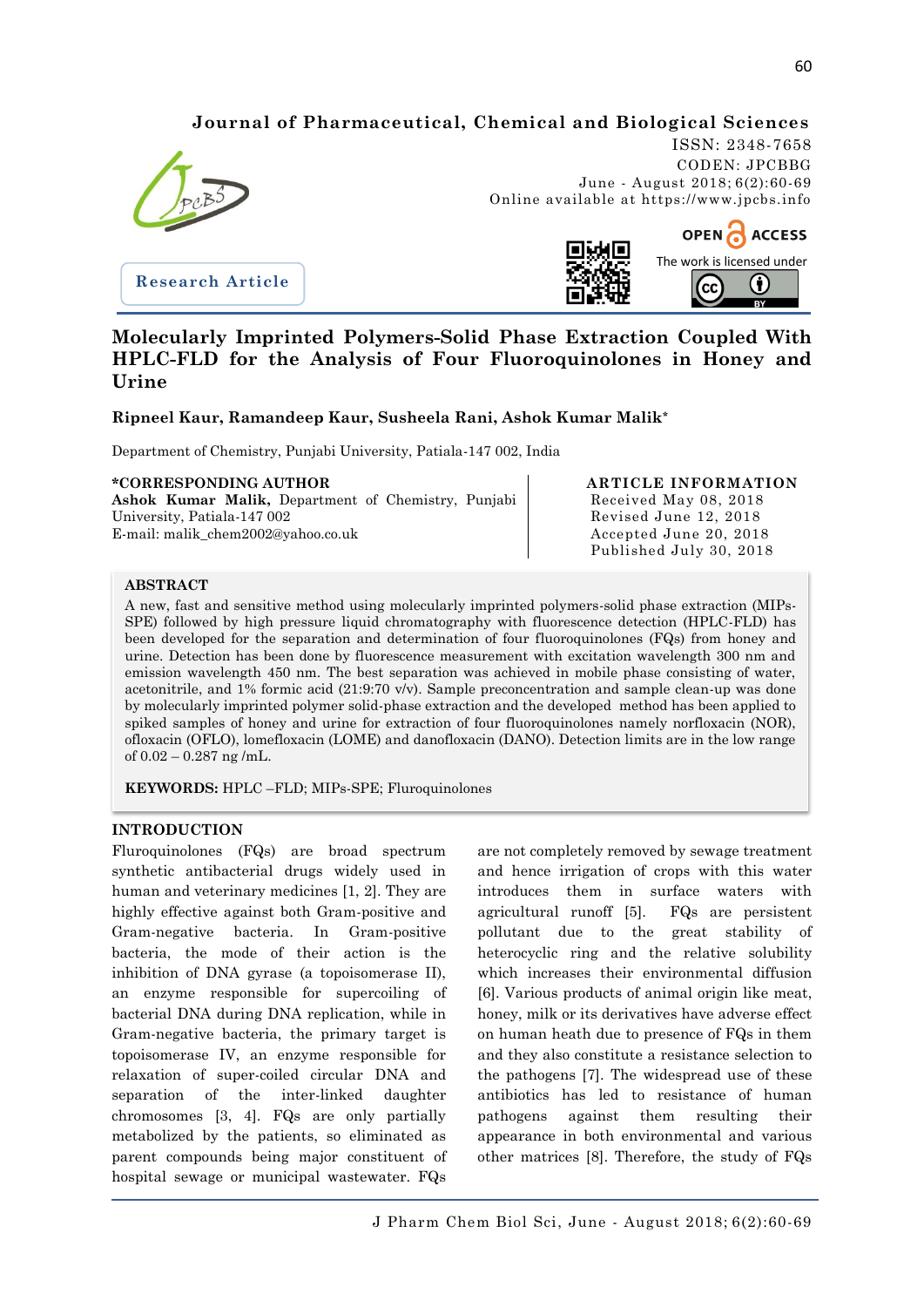nowadays is of special concern because of the ever growing antimicrobial resistant bacteria

The chromatographic techniques are most widely used for the determination of fluoroquinolones in various matrices. Analysis of FQs is mostly carried out by HPLC employing UV [9-11], fluorescence [12-15] and electrochemical detections [16]. FQs have high florescence quantum yield thus allowing for highly sensitive analytical methods. As FQs have different physio-chemical properties, so sample pre-treatments are necessary to extract these drugs [17]. Various sample preparation techniques such as liquid to liquid extraction (LLE) [18,19], solid phase microextraction (SPME) [20,21] , supercritical fluid extraction (SFE) [22] , stir bar sorptive extraction (SBSE) [23], liquid phase microextraction (LPME) [24], dispersive liquid-liquid microextraction (DLLME) [25] have been described for the analysis of FQs in various matrices. The tedious and time consuming procedures, relative low recoveries (>50-70%), poor extraction efficacy and inability to simultaneously extract all FQS has limited those methods practically [7].

Solid-phase extraction is one the most popular routinely used techniques due to its simplicity, rapidness, less organic solvent consumption and convenience to use [26]. Despite their attractive features, the classical SPE sorbents such as C18, ion-exchange and size-exclusion phases are lacking in selectivity leading to co-extraction of matrix interference components with the target analyte [27, 28]. The best solution to this problem is by carrying out selective extraction targeted for the compound of interest. This selective extraction is potentially accomplished by using molecularly imprinted polymers (MIPs) which bind the target molecule in selective manner even when the target analyte is present in complex matrix [26]. MIPs are synthetic materials with artificially generated recognition sites able to specifically rebind a target molecule in preference to other closely related compounds [26-30]. MIPs are synthesized by polymerization and cross linking of monomers around the template molecule. Template molecule with binding sites complementary to target analyte in shape, size and function is extracted after the completion of polymerization. MIPs are stable, robust and resistant to wide range of pH, solvent and temperature. Their synthesis is cheap and easy compared to natural receptors having high

mechanical strength and reusability [27, 28, 31, 32]. MIPs-SPE allows not only the preconcentration of analyte but also the removal of other interfering compounds present in the sample matrix.

This paper describes HPLC method combined with simple, fast and efficient extraction procedure based on SPE combined with MIPs that enables to determine four FQs namely, norfloxacin (NOR), olfoxacin (OFLO), lomefloxacin (LOME) and danofloxacin (DANO) in honey and urine. The variables affecting SPE-MIPs efficiency as eluting solvent, eluting solvent volume and flow rate were systematically optimized and the conditions for HPLC separation were investigated to get good recoveries with minimal matrix effects.

# **EXPERIMENTAL**

# **Analytical reference standards and reagents**

The standards of norfloxacin (NOR), ofloxacin (OFLO), lomefloxacin (LOME), danofloxacin (DANO) were obtained from Sigma Aldrich (Steinheim, Germany) and kept at  $-4$ °C. HPLCgrade acetonitrile and methanol were purchased from Merck. Aqueous and non-aqueous solvents were filtered with 0.45 µm Nylon - 6, 6 membranes (Rankem, New Delhi, India) in a glass filtration assembly (Riveria, Mumbai, India). Prior to injection, all samples were centrifuged and then filtered using 0.22 µm syringe filters (Rankem, New Delhi, India).

# **Instrumentation**

The analytical system consisted of HPLC (Dionex P680, Dionex Softron GmbH, Germany). It is a quaternary solvent delivery pump attached with 20 µL rheodyne sampling valve, a RP-Amide column of 10 cm×4.6 mm, 5 μL. The 'Ultimate 3000 Fluorescence Detector' was used with excitation ( $\lambda_{\text{ex}}$  = 300 nm) and emission wavelengths ( $\lambda_{em}$  = 450 nm). Chromeleon software was used for data acquisition. Separations were carried out at room temperature maintained at 23 - 25°C.

# **Standards preparations**

Stock solutions for standards were prepared by dissolving these substances in 0.1 M acetic acid solution at concentration of 1mg/mL. The stock solutions were kept at - 4°C and could be stored over a four week period. Required standard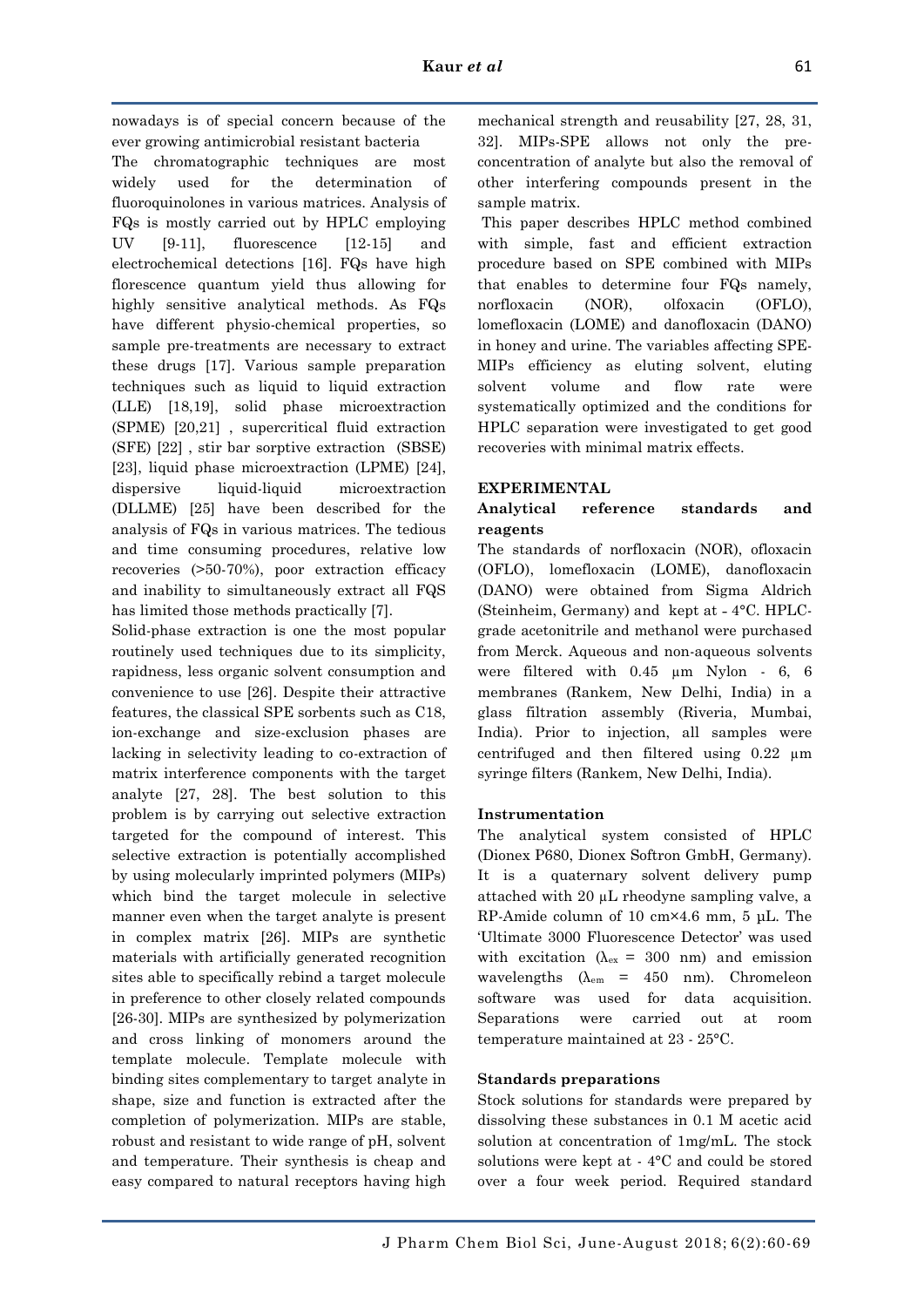solutions were prepared daily by diluting the stock solutions. *Sample preparation*

## **Honey sample**

Honey sample was purchased from local market. Sample was prepared by dissolving 1 gm honey in 5 mL of methanol and centrifuged for 5 min at 8000 rpm. Prior to use for HPLC-FLD study this supernatant was spiked with known amount of FQs. Then this sample was cleaned with SPE by loading and washing on conditioned MIPs.

### **Urine sample**

Urine sample of a healthy person was taken for sample preparations. Each urine sample was initially diluted 10 times with triple distilled water and then filtered by using Nylon 6, 6 membrane filters in filtration assembly (Riviera, SCHOTT DURAN, Mainz, Germany). It was then degassed with an ultrasonic bath and stored at  $-4$ °C. It was then spiked with the FQs to obtain the required concentration for MIPs-SPE/HPLC analysis.

### **Chromatographic Separation**

In reversed phase HPLC, the success of separation depends on choosing suitable mobile phase. The mobile phase is usually composed organic solvent (e.g. acetonitrile and water). In this work, the effect of polar fractions (water and acetonitrile) in the mobile phase on separation of target fluoroquinolones was investigated. Different ratios of mixture of acetonitrile, water and buffer (i.e. 1% formic acid) were used to optimize the baseline separation. Finally, a ternary system of water-acetonitrile-buffer was adopted. The isocratic elution of these three solvents in the ratio of (21:9:70 v/v) water, ACN, buffer respectively gives the desired baseline separation with fine peak shapes and good resolution The flow rate was also optimized by the variation of flow from 1mL/min to 1.8 mL/min. To avoid high column pressure, it was

optimized at 1.5 mL/min. The separation of four fluoroquinolones was achieved within 10 minutes at  $\lambda_{\text{ex}} = 300$  nm and  $\lambda_{\text{em}} = 450$  nm using fluorescence detector. The injection volume was 20 μL. The column temperature was 25°C.

### **SPE procedure**

SPE was used as sample preparation and sample cleaning technique using molecularly imprinted cartridges (MIPs). Supel MIPs fluoroquinolones SPE cartridges column (25 mg/3 mL) were purchased from Supelco (Sigma Aldrich, India). A Visiprep SPE Vacuum manifold was purchased from Supelco (Sigma Aldrich, India) and used for SPE procedures using molecularly imprinted polymer based cartridge. Spiked sample of honey and urine were taken for SPE using MIPs. Solid phase extraction consists of four steps namely conditioning of cartridges, loading of sample, washing and elution of loaded sample. In first step MIPs were conditioned with 2 mL methanol followed by 2 mL of triply distilled water. In loading step 5 mL of sample spiked with FQs was loaded by following washing step. Washing was done with 2 mL of water. In final step elution of loaded analytes was done in 250 µL of optimized eluting solvent i.e., 0.1 M acetic acid. The eluted samples were injected to HPLC system.

## **RESULTS**

### **SPE-HPLC-FLD Analysis**

The separation of NOR, OFLOX, LOMI and DANO was studied using direct injection of sample and different parameters like selection of suitable wavelength, effect of flow rate and composition of mobile phase were optimized. Flow rate was optimized to 1.5 mL/min. Fluorescence detection was performed at  $\lambda_{ex}$  = 300 nm and  $\lambda_{em}$  = 450 nm. A characteristic chromatogram at 10 ng/mL showing the separation of NOR, OFLO, LOMI and DANO is shown in Fig.1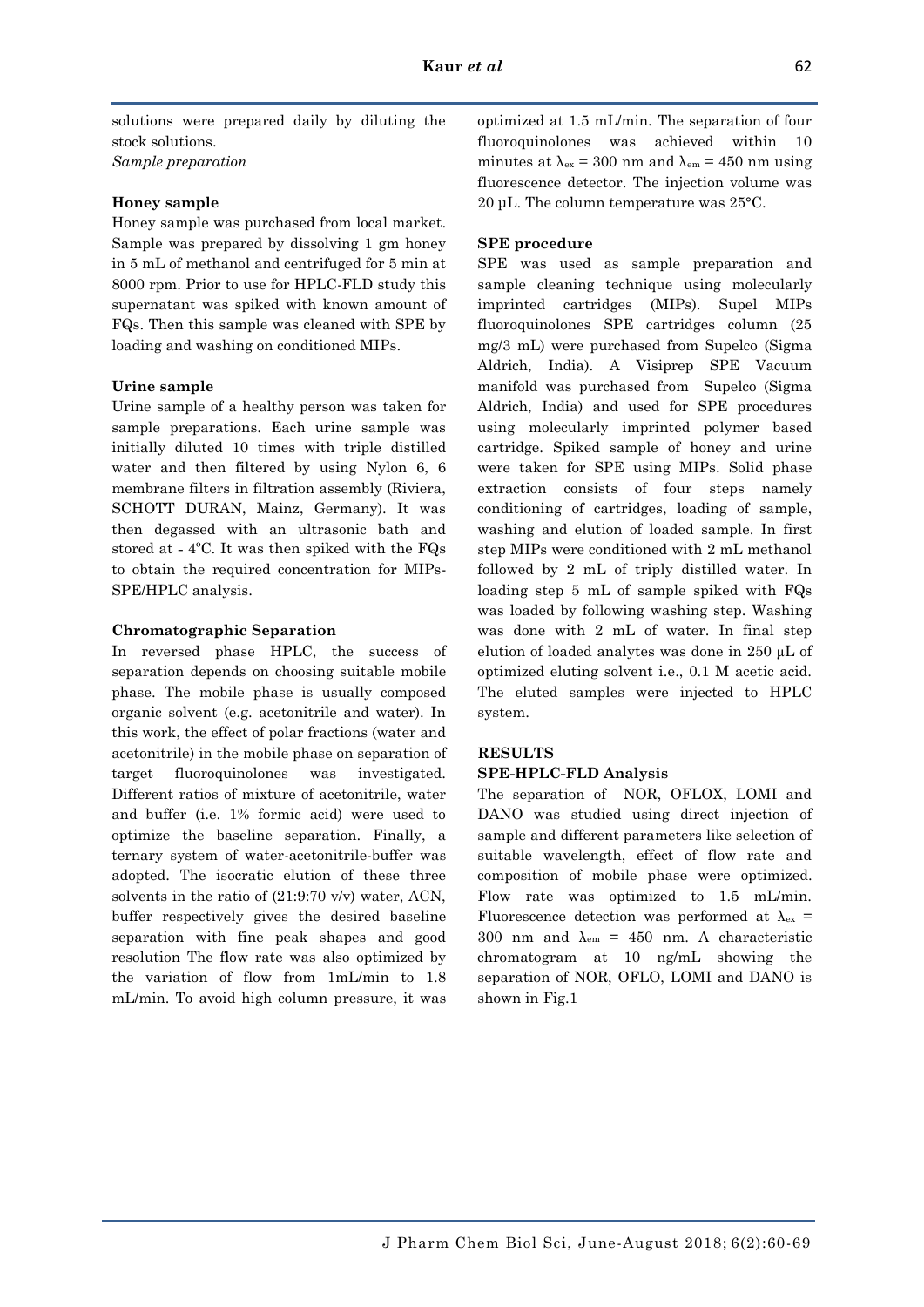

**Fig 1. Chromatogram of standard of FQs at10 ng/mL**

#### **Optimization of eluting solvent**

Different eluting solvents were used to optimize eluting solvent in which maximum elution can be obtained. Solvents like methanol, ACN were used but recoveries were less as FQs are not completely soluble in these solvents. Then mixtures of these with ACOH were used like 0.1

M acetic acid and methanol (50:50), 0.1 M acetic acid and ACN (50:50) and 0.1M acetic acid in water. Among all 0.1 M acetic acid in water was optimized as eluting solvent as maximum amount of FQs was eluted with it as evident from Fig. 2a.



**Fig 2 (a) Evaluation of elution efficiency of different solvents using MIP-SPE**

#### **Optimization of eluting solvent volume**

Different volumes of eluting solvent were applied to elute loaded analytes from cartridge to obtain maximum elution. The different volumes applied to elute analytes were 150 µL, 250  $\mu$ L and 350  $\mu$ L. It was found that 250  $\mu$ L was the volume of eluting solvent which gives maximum elution, as compared to 150 µL, at which elution was not complete and at 350  $\mu$ L, recovery decreases due to increase in volume, is evident from the Fig.2b.



**Fig 2 (b) Evaluation of volume of eluting solvent using MIP-SPE**

#### **Optimization of flow rate**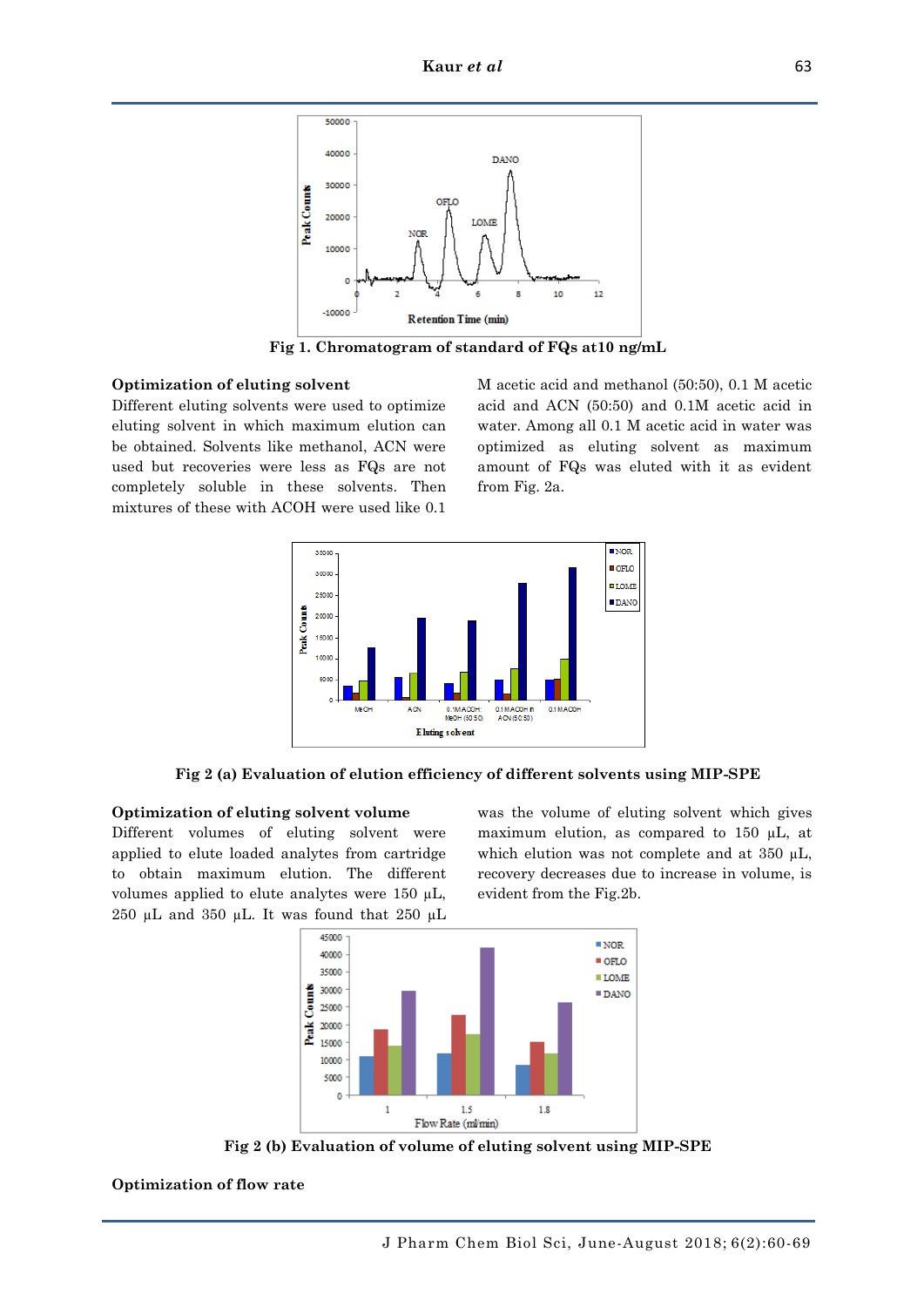Different flow rates were applied to get best separation with fine peak shape and good resolution. Flow rates of mobile phase with which it passes through the column were 1.0 mL/min, 1.5 mL/min and 1.8 mL/min. The best separation and resolution was obtained at 1.5 mL/min and it was optimized as evident from Fig. 2c.



**Fig.2 (c) Evaluation of effect of flow rate of mobile phase using MIP-SPE**

# **Method performance**

## *Limit of detection (LOD) and quantification (LOQ***)**

The optimized conditions established above were then used to prepare calibration curves for these four analytes spiked at 1, 10, 50, 100 and 200 ng/mL. The calibration curves were linear over these ranges. The method detection limits (LOD) were calculated for the analytes as three times the signal to noise ratio (S/N=3). Similarly the method quantification limit (LOQ) can be estimated as 10 times the signal to noise ratio (S/N=10). The characteristics parameters are given in Table 1.

| Parameter                             | <b>NOR</b>         | <b>OFLO</b>      | <b>LOME</b>       | <b>DANO</b>      |
|---------------------------------------|--------------------|------------------|-------------------|------------------|
| Regression equation<br>$(y = mx + c)$ | $4.9157x + 3821.4$ | $4.5952x+3266.9$ | $4.765x + 2936.7$ | $4.607x + 19773$ |
| Correlation coefficient $(r^2)$       | 0.992              | 0.991            | 0.997             | 0.998            |
| Retention time (min)                  | 3.01               | 4.50             | 6.35              | 7.51             |
| Calibration range<br>(ng/mL)          | $1 - 200$          | $1 - 200$        | $1 - 200$         | $1-200$          |
| LOD, $S/N=3$ (ng/mL)                  | 0.287              | 0.108            | 0.145             | 0.02             |
| $LOQ$ , $S/N=10$ (ng/mL)              | 0.947              | 0.357            | 0.478             | 0.261            |

**Table 1: Results of the linearity, LOQ and system suitability parameters**

## *Extraction yield and precision*

Extraction yield and precision were made at four different concentration levels of analytes, i.e., 1, 10, 50, 100 and 200 ng/mL. The results are reported in Table 2. The results are satisfactory with extraction yield values being in the range 89.12 - 96.58%. The intraday precision was also satisfactory with RSD values being 1.6 - 4.15 % for all analytes. The experiments were conducted six times during the same day to obtain repeatability (intraday precision) and interday precision was obtained by repeating the experiments six times over six different days both values are expresses as RSD % i.e., percentage relative standard deviation values.

## **Table 2: Recovery of four FQs from spiked honey and urine samples**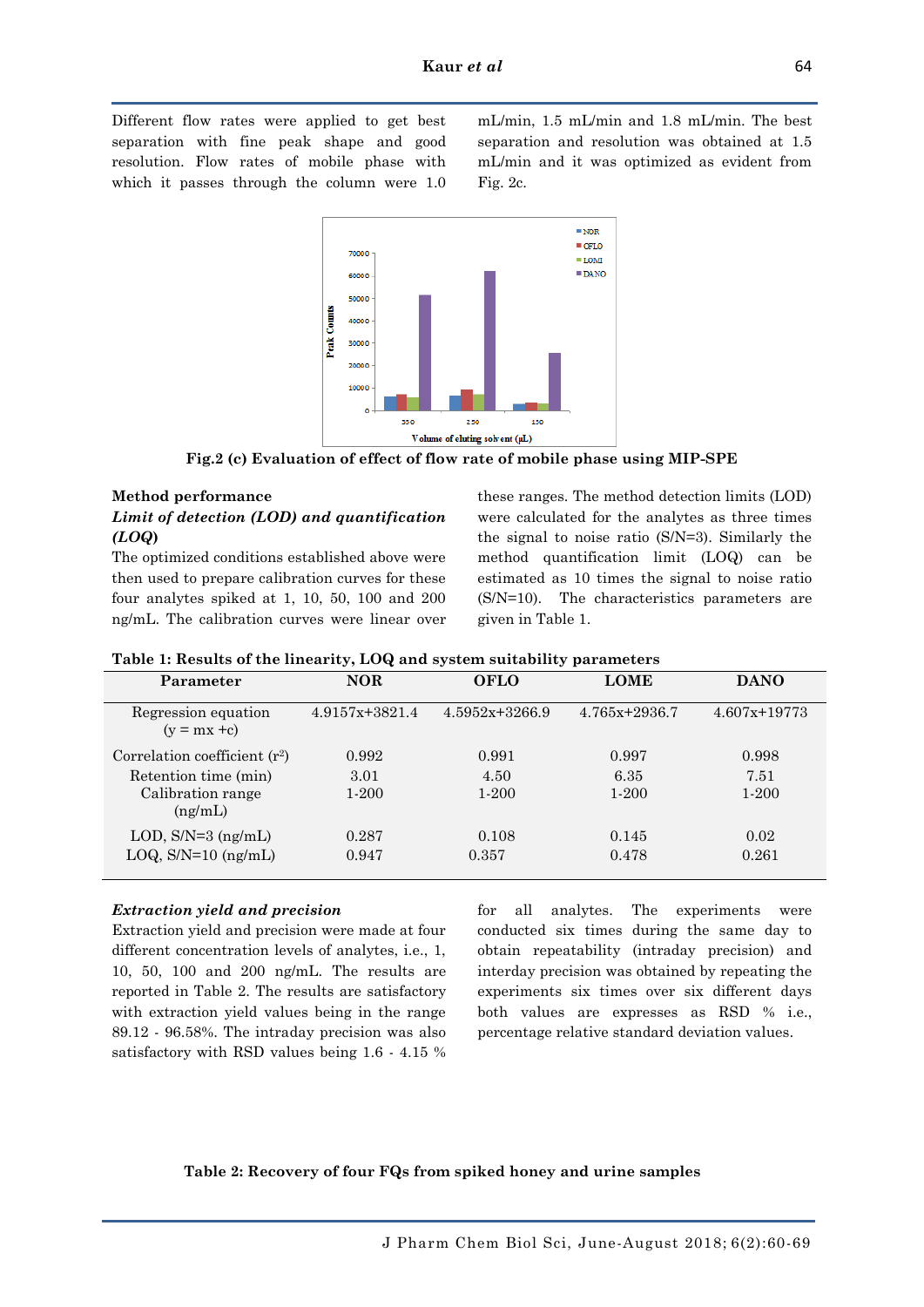| Analyte      | Amount<br>added<br>(ng/mL) | Recovery<br>$(\%)^*$ | Intraday<br>$RSD(\%)$ | <b>Interday RSD</b><br>(%) |
|--------------|----------------------------|----------------------|-----------------------|----------------------------|
| <b>NOR</b>   | 1                          | 89.12 (90.28)        | 3.5(3.3)              | 4.1(3.6)                   |
|              | 10                         | 91.89 (90.31)        | 2.9(2.6)              | 3.8(3.1)                   |
|              | 100                        | 90.02 (91.22)        | 2.2(1.9)              | 3.5(3.0)                   |
| <b>OFLOX</b> |                            | 90.73 (90.60)        | 3.2(2.9)              | 3.9(3.5)                   |
|              | 10                         | 90.39 (90.42)        | 2.9(2.5)              | 3.4(3.0)                   |
|              | 100                        | 89.28 (90.12)        | 2.7(2.4)              | 3.0(2.5)                   |
| <b>LOMI</b>  | $\mathbf{1}$               | 91.23 (91.76)        | 4.1(3.8)              | 4.6(3.8)                   |
|              | 10                         | 90.56 (91.83)        | 3.8(3.5)              | 4.3(3.9)                   |
|              | 100                        | 91.06 (91.37)        | 3.6(3.4)              | 4.1(3.8)                   |
| <b>DANO</b>  | 1                          | 95.26 (96.12)        | 2.9(2.3)              | 3.3(2.5)                   |
|              | 10                         | 94.80 (96.58)        | 2.5(1.9)              | 2.8(2.4)                   |
|              | 100                        | 95.82 (96.08)        | 2.2(1.6)              | 2.7(2.3)                   |

*\*each value is a mean of 6 independent assays*

*( ) Urine sample values*

*The extraction yield was calculated from the analyte peak area from spiked honey and Urine samples compared with those obtained from the same analyte concentration in standard solution.*

# *Comparison of MIPs-SPE HPLC-FLD with other methods*

The proposed method was compared with the SPE reported for the extraction of antibiotics from environmental samples (Table 3).The results indicate that the proposed method has lower LOD as compared to methods previously reported in literature [2,5,7,8,16]. Present method has advantages in the experimental cost, organic solvent consumption, and operation simplicity. The limit of detection values for NOR, OFLO, LOME and DANO are 0.287, 0.108, 0.145 and 0.02 ng/mL respectively.

| Table 3: Comparison of purposed method with that of previously reported methods |  |
|---------------------------------------------------------------------------------|--|
|                                                                                 |  |

| Analyte           | Method          | Sample                   | $LOD$ (ng/mL) | Reference    |
|-------------------|-----------------|--------------------------|---------------|--------------|
|                   |                 | preparation              |               |              |
| <b>OFLOX</b>      | <b>HPLC-FLD</b> |                          | 17.9          | $[2]$        |
| <b>NOR</b>        |                 |                          | 9.8           |              |
| <b>NOR</b>        | <b>HPLC-FLD</b> | MAE                      | 0.7           | [5]          |
| <b>DANO</b>       |                 |                          | 2.7           |              |
| <b>DANO</b>       | <b>HPLC-FLD</b> | $\overline{\phantom{a}}$ | 0.7           | $[7]$        |
| <b>NOR</b>        |                 |                          | 5.0           |              |
| <b>LOMI</b>       | Capillary       | <b>SPE</b>               | 3.5           | [8]          |
| <b>NOR</b>        | electrophoresis |                          | 6.0           |              |
| <b>OFLOX</b>      |                 |                          | 3.5           |              |
| <b>NOR</b>        | <b>HPLC-FLD</b> | <b>SPE</b>               | 1.7           | $[16]$       |
| <b>OFLOX LOMI</b> |                 |                          | 8.9           |              |
| <b>DANO</b>       |                 |                          | 5.0           |              |
|                   |                 |                          | 0.2           |              |
| <b>NOR</b>        | <b>HPLC-FLD</b> | MIP-SPE                  | 0.287         | Present work |
| <b>OFLOX LOMI</b> |                 |                          | 0.108         |              |
| <b>DANO</b>       |                 |                          | 0.145         |              |
|                   |                 |                          | 0.02          |              |

## **Applications**

The performance of the developed method was tested using a spiked sample of honey and urine both containing known spiked amounts of the target analytes. The samples were prepared as described in section 2.4. The absence of peaks in the chromatograms at retention time of the target analytes studied verified the absence of these compounds in the spiked honey sample and spiked urine sample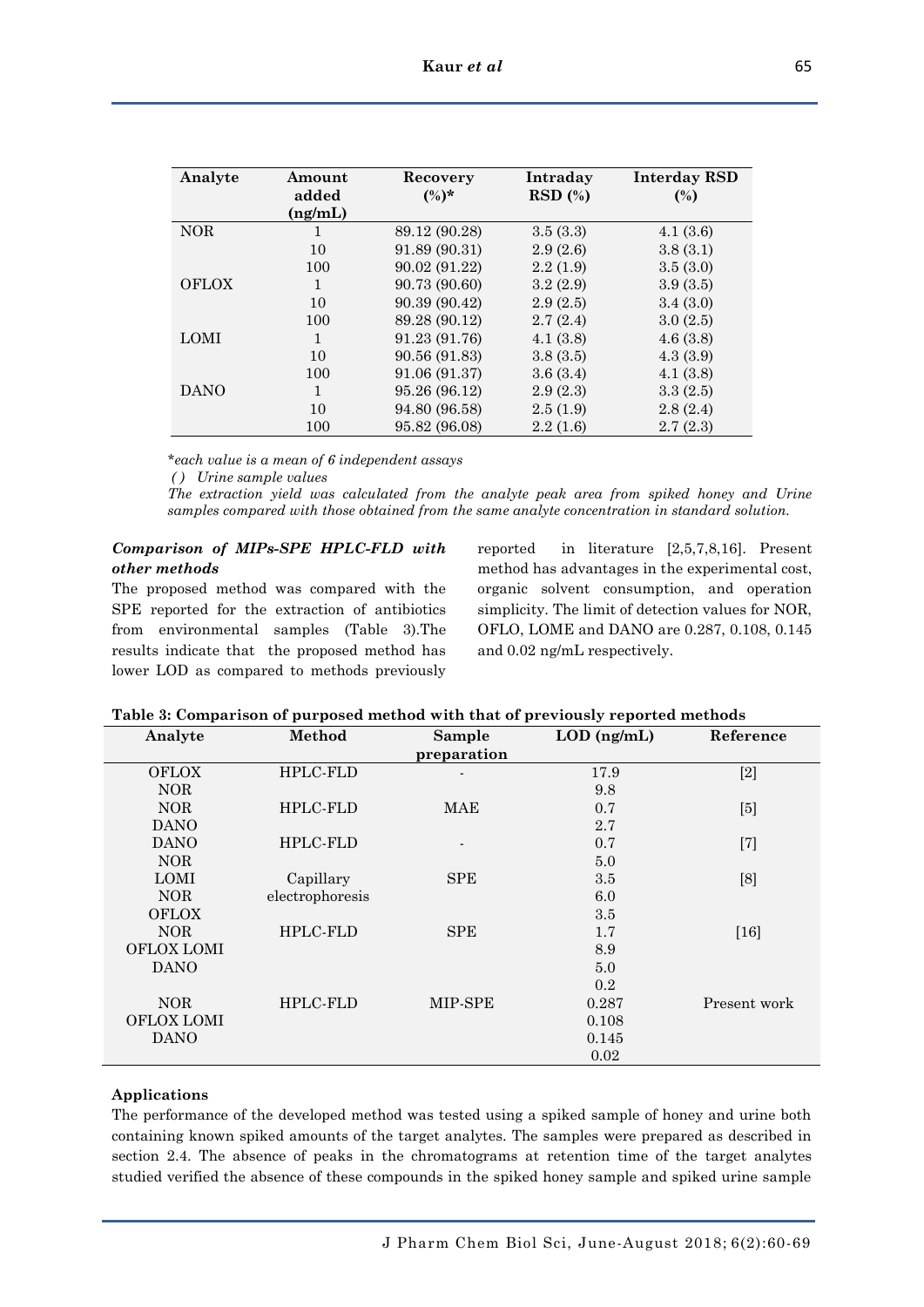Fig. 3a and 3b. The chromatograms for honey and urine samples spiked with the target analytes at a concentration of 1 ng/mL are shown in Fig.4a and 4b.



**Fig. 3: (a)** MIP-SPE-HPLC chromatogram obtained from blank honey; **(b)** MIP-SPE-HPLC chromatogram obtained from blank urine.



**Fig.4: (a)** MIP-SPE-HPLC chromatogram obtained from honey spiked with 1 ng/mL of FQs; **(b)** MIP-SPE-HPLC chromatogram obtained from urine spiked with 1 ng/mL of FQs

### **DISCUSSIONS**

The superiority of MIPs as selective SPE sorbents for analysis of various analytes has been well established. The MIP-SPE cartridges specific for fluoroquinolones allow selective retention and elution of these from complex matrices thus eliminating interferences. The results demonstrate that developed method is suitable for the rountine analysis of FQs in biological and food samples. Specificity studies clearly indicate that the analytes can be detected without any interferences. The sensitivity and calibration range obtained here is useful to detect the analyte at the level that can be found in biological and other food samples. This method is very simple and rapid with very good precision and accuracy results. The extraction yield was obtained in the range more than 85% with RSDs less than 5%.

The proposed method developed here is simple, rapid, reproducible, precise and economic and can be used for the assay of studied fluoroquinolones and their detection in various environmental samples due to high sensitivity of the method. A fast MIPs-SPE technique has been used as sample preparation technique which is very much simple as compared to other sample preparation techniques. The use of this technique as sample preparation method is that it not pnly reduces the time of determination but economic too. The method validation parameters yielded good results and included the range, linearity, precision and accuracy.

#### **ACKNOWLEDGEMENT**

The authors knowledge the financial support provided by UGC, New Delhi.

## **CONFLICT OF INTEREST**

# **CONCLUSION**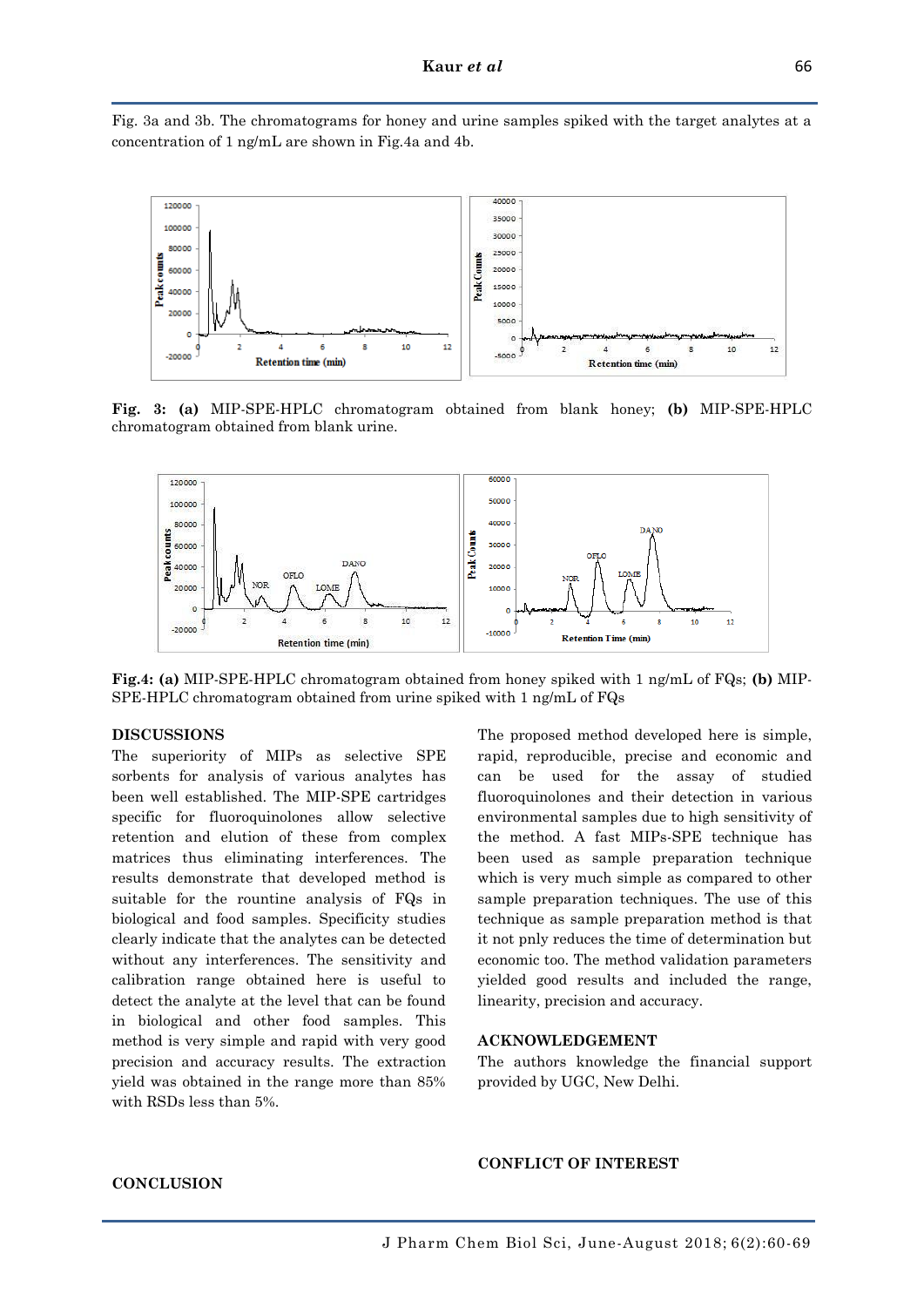The authors declare that there is no conflict of interest

# **REFERENCES**

- 1. Gao S, Jin H, You J, Ding Y, Zhang N, Wang Y, Ren R, Zhang R, Zhang H. Ionic liquid-based homogeneous liquid-liquid microextraction for the determination of antibiotics in milk by high-performance liquid chromatography. J Chromatogr A 2011; 218: 7254-7263.
- 2. Espinosa-Mansilla A, Munoz de la Pena A, Gonz´alez G´omez D, Salinas L´opez F. Determination of fluoroquinolones in urine and serum by using high performance liquid chromatography and multiemission scan fluorimetric detection. Talanta 2006; 68: 1215-1221.
- 3. Hubicka U, Zmudzkib P, Zuromska-Witek B, Zajdel P, Pawlowski M, Krzek J. Separation and characterization of ciprofloxacin, difloxacin, lomefloxacin, norfloxacin, and ofloxacin oxidation products under potassium permanganate treatment in acidic medium by UPLC-MS/MS. Talanta 2013; 109: 91-100.
- 4. Kaur K, Kumar A Malik, A K, Singh B, Rao A L J. Spectrophotometric methods for the determination of fluoroquinolones: A review. Crit Rev Anal Chem 2008; 38: 2-18.
- 5. Turiel E, Martın-Esteban A, Tadeo J S. Multiresidue analysis of quinolones and fluoroquinolones in soil by ultrasonicassisted extraction in small columns and HPLC-UV. Anal Chim Acta 2006; 562: 30- 35.
- 6. Sturini M, Speltini A, Maraschi F, Rivagli E, Profumo A. Solvent-free microwaveassisted extraction of fluoroquinolones from soil and liquid chromatography-fluorescence determination. J Chromatogr A 2010; 1217: 7316-7322.
- 7. Yua H, Taoa Y , Chena D, Pana Y , Liua Z , Wanga Y, Huanga L, Daia M, Penga D, Wanga X, Yuana Z. Simultaneous determination of fluoroquinolones in foods of animal origin by a high performance liquid chromatography and a liquid chromatography tandem mass spectrometry with accelerated solvent extraction. J Chromatogr B 2012; 885: 150-159.
- 8. Payan M R, Lopez M A B, Fernandez-Torres R, Gonzalez J A O, Mochon M C.

Hollow fiber-based liquid phase microextraction (HF-LPME) as a new approach for the HPLC determination of fluoroquinolones in biological and environmental matrices. J Pharm Biomed Anal 2011; 55: 332-341.

- 9. Ferdig M, Kaleta A, Vo T D, Buchberger W. Improved capillary electrophoretic separation of nine (fluoro)quinolones with fluorescence detection for biological and environmental samples. J Chromatogr A 2004; 1047: 305-311.
- 10. Turiel E, Bordin G, Rodríguez A R. Trace enrichment of (fluoro)quinolone antibiotics in surface waters by solid-phase extraction and their determination by liquid chromatography-ultraviolet detection. J Chromatogr A 2003; 1008: 145-155.
- 11. Jing-Fang H, Bo L, Qiong-Wei, Y, Yu-Qi F. Determination of fluoroquinolones in eggs using in-tube solid-phase microextraction coupled to high-performance liquid chromatography. Anal Bioanal Chem 2006; 384: 1228-1235.
- 12. Nakata H, Kannan K, Jones P D, Giesy J P.Determination of fluoroquinolone antibiotics in waste water effluents by liquid chromatography-mass spectrometry and fluorescence detection. Chemosphere 2005; 58: 759-766.
- 13. Golet E M, Alder A C, Hartmann A, Ternes T A, Giger W. Trace determination of fluoroquinolone antibacterial agents in urban wastewater by solid-phase extraction and liquid chromatography with fluorescence detection. Anal Chem 2001; 73: 3632-3638.
- 14. Pena A, Pina J, Silva L J G, Meisel L, Lino M. Fluoroquinolone antibiotics determination in piggeries environmental waters. J Environ Monit 2010; 12: 642-646.
- 15. Herrera-Herrera A V, Hernandez-Borges J, Rodriguez-Delgado M A. Fluoroquinolone antibiotic determination in bovine, ovine and caprine milk using solid-phase extraction and high-performance liquid chromatography-fluorescence detection with ionic liquids as mobile phase additives. J Chromatogr A 2009; 1216: 7281–7287.
- 16. Rodriguez M I, Guiberteau, A, Galeano T, Martinez-Canas M A. Simultaneous determination of quinolones for veterinary use by high-performance liquid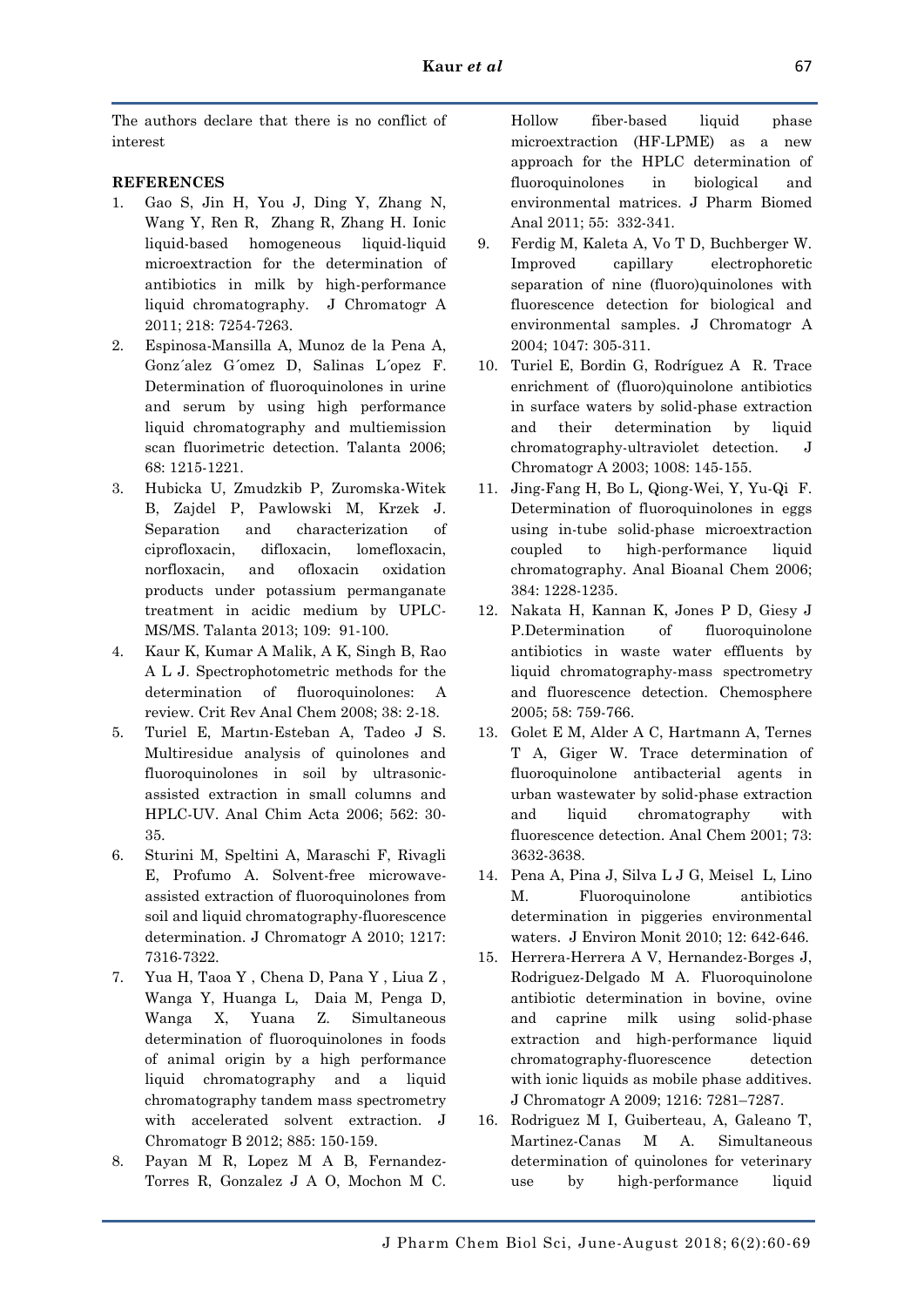chromatography with electrochemical detection**.** J Chromatogr B 2010; 878**:** 398- 402.

- 17. Canada-Canada F, Espinosa-Mansilla, A, Giron A J, Munoz De La Pena A. Simultaneous Determination of the Residues of Fourteen Quinolones and Fluoroquinolones in Fish Samples using Liquid Chromatography with Photometric and Fluorescence Detection. Czech J Food Sci 2012; 30: 74-78.
- 18. Chu P S, Wang R C, Chu H F V. Liquid chromatographic determination of fluoroquinolones in egg albumen and egg yolk of laying hens using fluorometric detection. J Agric Food Chem 2002; 50: 4452-4455.
- 19. Garcia I, Sarabia L, Ortiz M C, Aldama J M. Usefulness of D-optimal designs and multicriteria optimization in laborious analytical procedures: Application to the extraction of quinolones from eggs. J Chromatogr A 2005; 1085: 190-198.
- 20. Gigosos P G, Revesado P R, Cadahia O, Fente C A, Vazquez B I, Franco C M, Cepeda A. Determination of quinolones in animal tissues and eggs by highperformance liquid chromatography with photodiode-array detection. J Chromatogr A 2000; 871: 31-36.
- 21. Huang J F, Lin B, Yu Q W, Feng Y Q. Determination of fluoroquinolones in eggs using in-tube solid-phase microextraction coupled to high-performance liquid chromatography. Anal Bioanal Chem 2006; 384: 1228-1235.
- 22. Shim J H, Lee M H, Kim M R., Lee C J, Kim I S. Simultaneous measurement of fluoroquinolones in eggs by a combination of supercritical fluid extraction and high pressure liquid chromatography. Biosci Biotechnol Biochem 2003; 67: 1342-1348.
- 23. Huang X J, Qiu N N, Yuan D X. Simple and sensitive monitoring of sulfonamide veterinary residues in milk by stir bar sorptive extraction based on monolithic material and high performance liquid chromatography analysis. J Chromatogr A 2009; 1216: 8240-8245.
- 24. Zheng M M, Ruan G D, Feng Y Q. Evaluating polymer monolith in-tube solidphase microextraction coupled to liquid chromatography/quadrupole time-of-flight

mass spectrometry for reliable quantification and confirmation of quinolone antibacterials in edible animal food. J Chromatogr A 2009; 1216: 7510- 7519.

- 25. Tsai W H, Chuang H Y, Chen H H, Huang J J, Chen H C, Cheng S H, Huang T.C. Application of dispersive liquid–liquid microextraction and dispersive micro-solidphase extraction for the determination of quinolones in swine muscle by highperformance liquid chromatography with diode-array detection. Anal Chim Acta 2009; 656: 56-62.
- 26. Chena X, Zhanga Z, Yang X, Li F, Liu Y, Chen H, Rao W, Yao S. Molecularly imprinted polymers based on multi-walled carbon nanotubes for selective solid-phase extraction of oleanolic acid from the roots of kiwi fruit samples. Talanta 2012; 99: 959- 965.
- 27. Sanagi M M, Salleh S, Ibrahim W A W, Naima A A, Hermawana D, Miskama M, Iqbal Hussain I, Aboul-Enein H Y. Molecularly Imprinted Polymer Solid Phase Extraction for the Analysis of Organophosphorus Pesticides in Fruit Samples. J Food Compos Anal 2013; 32: 155-161.
- 28. Wanga Y, Wanga E, Wua Z, Lia H, Zhua Z, Zhub X, Donga Y. Synthesis of chitosan molecularly imprinted polymers for solidphase extraction of methandrostenolone. Carbohydr Polym 2014; 101: 517-523.
- 29. Tamayo F G, Turiel E, Martin-Esteban A. Molecularly imprinted polymers for solidphase extraction and solid-phase microextraction: recent developments and future trends. J Chromatogr A 2007; 1152: 32-40.
- 30. Khorrami A, Rashidpur A. Design of a new cartridge for selective solid phase extraction using molecularly imprinted polymers: selective extraction of theophylline from human serum samples. Biosens Bioelectron 2009; 25: 647-651.
- 31. Yan H, Qiao F, Row K H. Molecularly imprinted-matrix solid-phase dispersion for selective extraction of five fluoroquinolones in eggs and tissue. Anal Chem 2007; 21: 8242-8248.
- 32. Luo X, Zhan Y, Tu X, Huang Y, Luo S, Yan L. Novel molecularly imprinted polymer